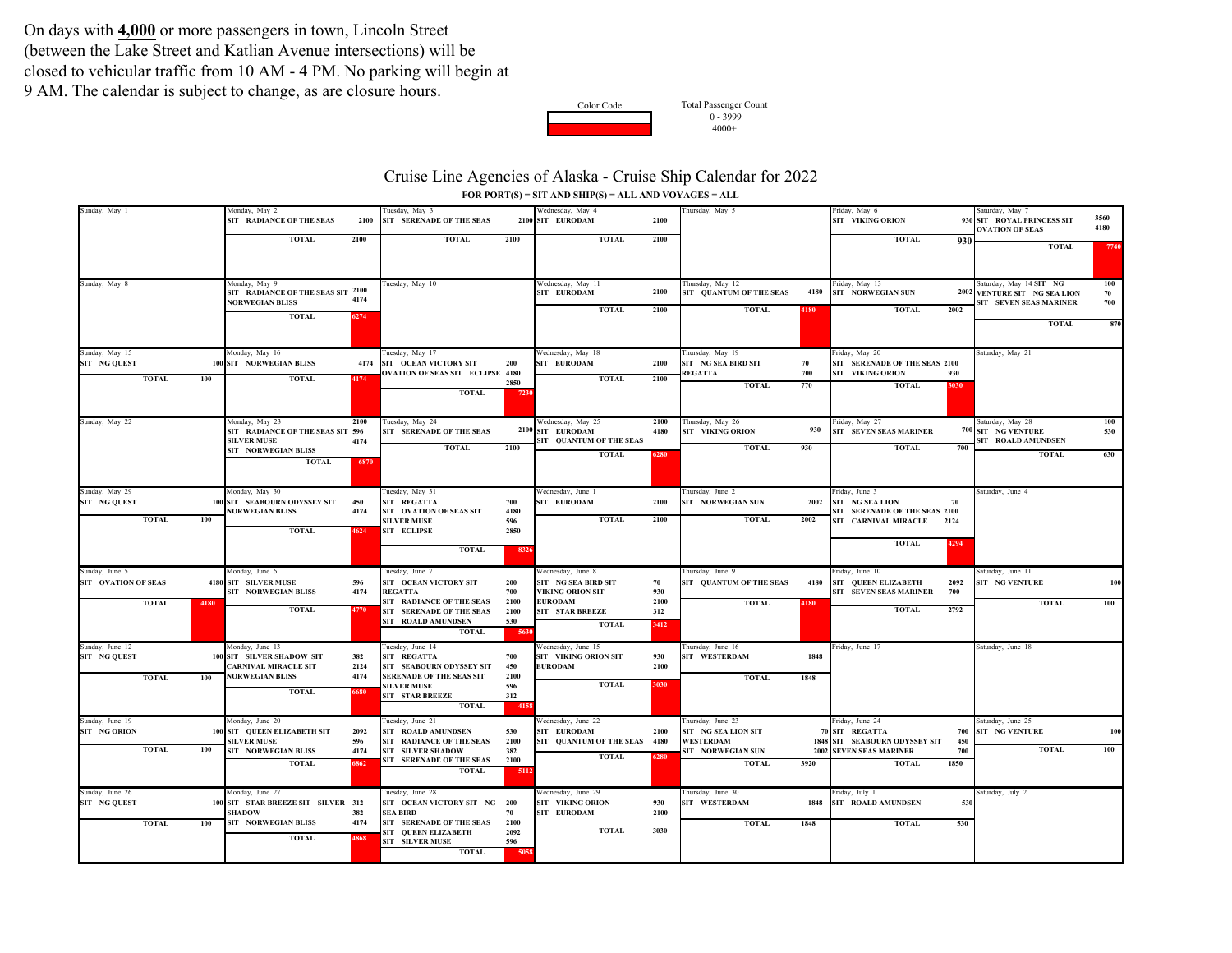| Sunday, July 3<br>SIT NG ORION<br>SIT OVATION OF SEAS<br><b>TOTAL</b><br>Sunday, July 10<br>SIT NG QUEST | 100<br>4180<br>4280    | Monday, July 4<br>SIT REGATTA<br>SIT SEABOURN ODYSSEY SIT<br><b>SILVER MUSE</b><br>SIT NORWEGIAN BLISS<br><b>TOTAL</b><br>Monday, July 11<br>100 SI ROALD AMUNDSEN SILVER | 700<br>450<br>596<br>4174<br>5920<br>530       | Tuesday, July 5<br><b>SIT VIKING ORION</b><br>SIT RADIANCE OF THE SEAS<br><b>SIT SILVER SHADOW</b><br>SIT SERENADE OF THE SEAS<br><b>TOTAL</b><br>Tuesday, July 12<br>SIT OVATION OF SEAS SILVER 4180 | 930<br>2100<br>382<br>2100<br>5512        | Wednesday, July 6<br>SIT EURODAM SIT STAR<br><b>BREEZE</b><br><b>TOTAL</b><br>Wednesday, July 13<br>SI NG SEA LION EURODAM | 2100<br>312<br>2412          | Thursday, July 7<br>SIT WESTERDAM<br>SIT QUANTUM OF THE SEAS<br><b>TOTAL</b><br>Thursday, July 14<br>70 SIT WESTERDAM | 1848<br>4180<br>6028<br>1848 | Friday, July 8<br><b>SIT SEVEN SEAS MARINER</b><br>700<br>SIT CARNIVAL SPLENDOR<br>3000<br><b>TOTAL</b><br>3700<br>Friday, July 15<br>SI SERENADE OF THE SEAS 2100 | Saturday, July 9<br>SIT NG VENTURE<br>100<br><b>TOTAL</b><br>100<br>Saturday, July 16 |
|----------------------------------------------------------------------------------------------------------|------------------------|---------------------------------------------------------------------------------------------------------------------------------------------------------------------------|------------------------------------------------|-------------------------------------------------------------------------------------------------------------------------------------------------------------------------------------------------------|-------------------------------------------|----------------------------------------------------------------------------------------------------------------------------|------------------------------|-----------------------------------------------------------------------------------------------------------------------|------------------------------|--------------------------------------------------------------------------------------------------------------------------------------------------------------------|---------------------------------------------------------------------------------------|
| <b>TOTAL</b>                                                                                             | 100                    | <b>I SHADOW NORWEGIAN SUN</b><br>SI NORWEGIAN BLISS<br><b>TOTAL</b>                                                                                                       | 382<br>2002<br>4174<br>7088                    | SIT MUSE REGATTA<br>SIT ECLIPSE<br><b>SIT</b><br><b>TOTAL</b>                                                                                                                                         | 596<br>700<br>2850<br>8326                | <b>QUEEN ELIZABETH</b><br><b>TOTAL</b>                                                                                     | 2100<br>2092<br>4262         | <b>TOTAL</b>                                                                                                          | 1848                         | <b>TOTAL</b><br>2100                                                                                                                                               |                                                                                       |
| Sunday, July 17                                                                                          |                        | Monday, July 18<br>SI NG SEA BIRD SEABOURN<br><b>ODYSSEY STAR BREEZE</b><br><b>SI SILVER MUSE REGATTA</b><br><b>NORWEGIAN BLISS</b><br><b>TOTAL</b>                       | 70<br>450<br>312<br>596<br>700<br>4174<br>6302 | Tuesday, July 19<br>SIT OCEAN VICTORY VIKING 200<br>SIT ORION RADIANCE OF THE 930<br>SIT SEAS SILVER SHADOW<br>SIT SERENADE OF THE SEAS<br><b>SIT</b><br><b>TOTAL</b>                                 | 2100<br>382<br>2100<br>5712               | Wednesday, July 20<br>SI EURODAM<br><b>QUANTUM OF THE SEAS</b><br>SI NORWEGIAN SPIRIT<br><b>TOTAL</b>                      | 2100<br>4180<br>2477<br>8757 | Thursday, July 21<br>SIT NG ORION WESTERDAM 100<br><b>SIT</b><br><b>TOTAL</b>                                         | 1848<br>1948                 | Friday, July 22<br><b>SI SEVEN SEAS MARINER</b><br><b>TOTAL</b><br>700                                                                                             | Saturday, July 23<br>700 SIT NG VENTURE<br>100<br><b>TOTAL</b><br>100                 |
| Sunday, July 24<br>SIT NG QUEST SIT STAR<br><b>BREEZE</b><br><b>TOTAL</b>                                | 100<br>312<br>412      | Monday, July 25<br>SI VIKING ORION SILVER<br>SHADOW NORWEGIAN BLISS 382<br><b>TOTAL</b>                                                                                   | 930<br>4174<br>5486                            | Tuesday, July 26<br>SIT SERENADE OF THE SEAS<br><b>SIT SILVER MUSE</b><br>SIT ECLIPSE<br><b>TOTAL</b>                                                                                                 | 2100<br>596<br>2850<br>5546               | Wednesday, July 27<br>SI EURODAM<br><b>TOTAL</b>                                                                           | 2100<br>2100                 | Thursday, July 28<br>SIT WESTERDAM<br><b>TOTAL</b>                                                                    | 1848<br>1848                 | Friday, July 29<br>SI REGATTA NORWEGIAN<br>700<br>2477<br>SPIRIT<br><b>TOTAL</b><br>3177                                                                           | Saturday, July 30                                                                     |
| Sunday, July 31<br>SIT OVATION OF SEAS<br><b>TOTAL</b>                                                   | $4180$ SI              | Monday, August 1<br>4180 SI SEABOURN ODYSSEY SILVER 450<br><b>MUSE NORWEGIAN BLISS</b><br><b>TOTAL</b>                                                                    | 596<br>4174<br>5220                            | Tuesday, August 2<br>SIT NG SEA LION RADIANCE<br>SIT OF THE SEAS SILVER<br>SIT SHADOW<br>SIT SERENADE OF THE SEAS<br><b>TOTAL</b>                                                                     | 2100<br>382<br>2100<br>4652               | Wednesday, August 3<br>70 SI EURODAM<br><b>TOTAL</b>                                                                       | 2100<br>2100                 | Thursday, August 4<br>SIT WESTERDAM QUANTUM<br>SIT OF THE SEAS ROALD<br><b>SIT AMUNDSEN</b><br><b>TOTAL</b>           | 1848<br>4180<br>530<br>6558  | Friday, August 5<br><b>SI STAR BREEZE</b><br><b>SEVEN SEAS MARINER</b><br>700<br>700<br>SI REGATTA<br>1712<br><b>TOTAL</b>                                         | Saturday, August 6<br>312 SIT NG VENTURE<br>100<br><b>TOTAL</b><br>100                |
| Sunday, August 7<br>SIT NG SEA BIRD SIT NG<br><b>QUEST</b><br>SIT NORWEGIAN SPIRIT<br><b>TOTAL</b>       | 2477 SI<br>2647        | Monday, August 8<br>70 SI VIKING ORION SILVER<br>100 T SHADOW NORWEGIAN BLISS 382<br><b>TOTAL</b>                                                                         | 930<br>4174<br>5486                            | Tuesday, August 9<br>SIT OCEAN VICTORY OVATION 200<br>SIT OF SEAS SILVER MUSE<br>SIT ECLIPSE<br><b>SIT</b>                                                                                            | 4180<br>596<br>2850                       | Wednesday, August 10<br>SI NG ORION EURODAM<br><b>TOTAL</b>                                                                | 100<br>2100<br>2200          | Thursday, August 11<br>SIT WESTERDAM STAR<br><b>SIT BREEZE</b><br><b>TOTAL</b>                                        | 1848<br>312<br>2160          | Friday, August 12<br>SI SERENADE OF THE SEAS 2100<br><b>ROALD AMUNDSEN</b><br>530<br><b>TOTAL</b><br>2630                                                          | Saturday, August 13                                                                   |
| Sunday, August 14<br><b>SIT VIKING ORION</b><br><b>TOTAL</b>                                             | 930<br>930             | Monday, August 15<br>SI REGATTA SEABOURN<br><b>ODYSSEY</b><br>SI SILVER MUSE NORWEGIAN<br><b>T</b> BLISS<br><b>TOTAL</b>                                                  | 700<br>450<br>596<br>4174<br>5920              | <b>TOTAL</b><br>Tuesday, August 16<br>SIT RADIANCE OF THE SEAS<br><b>SIT SILVER SHADOW</b><br><b>SIT SERENADE OF THE SEAS</b><br><b>TOTAL</b>                                                         | 7826<br>2100<br>382<br>2100<br>4582       | Wednesday, August 17<br>SI EURODAM<br><b>QUANTUM OF THE SEAS</b><br>SI NORWEGIAN SPIRIT<br><b>TOTAL</b>                    | 2100<br>4180<br>2477<br>8757 | Thursday, August 18<br>SIT WESTERDAM<br><b>TOTAL</b>                                                                  | 1848<br>1848                 | Friday, August 19<br>SI SEVEN SEAS MARINER<br><b>TOTAL</b><br>700                                                                                                  | Saturday, August 20<br>700 SIT NG VENTURE<br>100<br><b>TOTAL</b><br>100               |
| Sunday, August 21<br>SIT NG QUEST<br><b>TOTAL</b>                                                        | 100<br>100             | fonday, August 22<br>SI NG SEA LION SILVER<br>SHADOW NORWEGIAN BLISS 382<br><b>TOTAL</b>                                                                                  | 70<br>4174<br>4626                             | Tuesday, August 23<br>SIT SERENADE OF THE SEAS 2100<br><b>SIT SILVER MUSE</b><br>SIT ECLIPSE<br><b>TOTAL</b>                                                                                          | 596<br>2850<br>5546                       | Wednesday, August 24<br>SI EURODAM<br><b>TOTAL</b>                                                                         | 2100<br>2100                 | Thursday, August 25<br>SIT WESTERDAM<br>SIT NORWEGIAN SUN<br><b>TOTAL</b>                                             | 1848<br>2002<br>3850         | Friday, August 26<br>SI STAR BREEZE NORWEGIAN 312<br>SPIRIT<br>2477<br>2789<br><b>TOTAL</b>                                                                        | Saturday, August 27<br>SIT NG SEA BIRD<br>70<br><b>TOTAL</b><br>70                    |
| Sunday, August 28<br>SIT NG SEA LION SIT<br><b>VIKING ORION</b><br>SIT OVATION OF SEAS<br><b>TOTAL</b>   | 930<br>4180 SI<br>5180 | Monday, August 29<br>70 SI SEABOURN ODYSSEY SILVER 450<br>T MUSE NORWEGIAN BLISS<br><b>TOTAL</b>                                                                          | 596<br>4174<br>5220                            | Tuesday, August 30<br>SIT OCEAN VICTORY NG<br>SIT ORION<br><b>SIT RADIANCE OF THE SEAS</b><br><b>SIT SILVER SHADOW</b><br>SIT SERENADE OF THE SEAS<br><b>TOTAL</b>                                    | 200<br>100<br>2100<br>382<br>2100<br>4882 | Wednesday, August 31<br>SI EURODAM RUBY PRINCESS 2100<br><b>TOTAL</b>                                                      | 3082<br>5182                 | Thursday, September 1<br>SIT WESTERDAM QUANTUM 1848<br>SIT OF THE SEAS<br><b>TOTAL</b>                                | 4180<br>6028                 | Friday, September 2<br>SI REGATTA<br><b>T SEVEN SEAS MARINER</b><br>700<br><b>TOTAL</b><br>1400                                                                    | Saturday, September 3<br>700 SIT NG VENTURE<br>100<br>100<br><b>TOTAL</b>             |